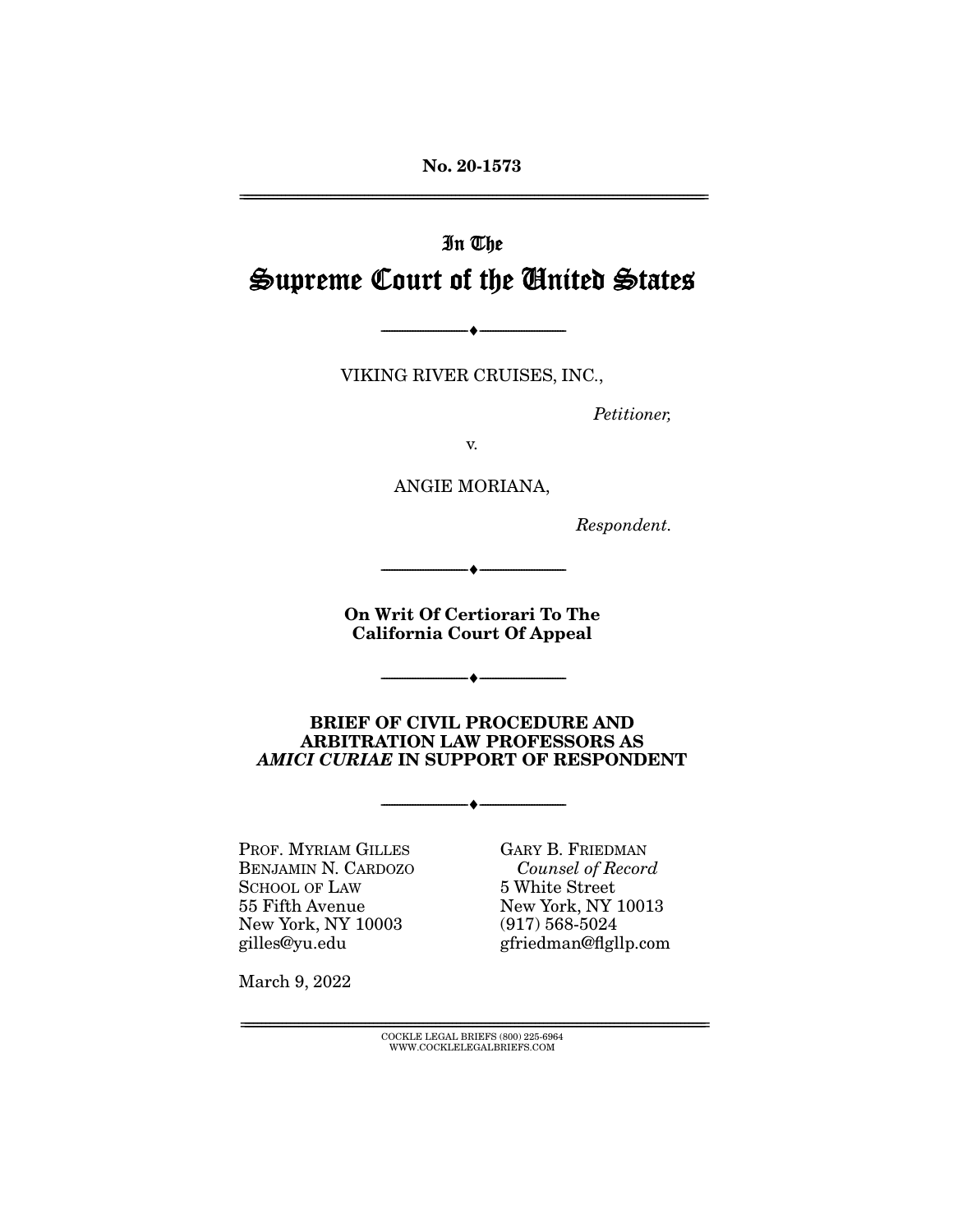# TABLE OF CONTENTS

|                                                                                                                          | Page |
|--------------------------------------------------------------------------------------------------------------------------|------|
|                                                                                                                          | 1    |
|                                                                                                                          | 3    |
|                                                                                                                          | 4    |
| California's Anti-Waiver Rule Is A Facially<br>I.<br>Neutral Ground For The Revocation Of                                | 5    |
| II. The Anti-Waiver Rule Does Not In Prac-<br>tice "Interfere With Fundamental Attrib-                                   |      |
| A. The Broad Factual Scope of PAGA<br>Claims Does Not Interfere With Arbi-                                               | 8    |
| B. PAGA Does Not Interfere With The At-<br>tributes Of Bilateral Arbitration That<br>This Court Has Identified As Funda- |      |
|                                                                                                                          | 13   |
|                                                                                                                          | 16   |

i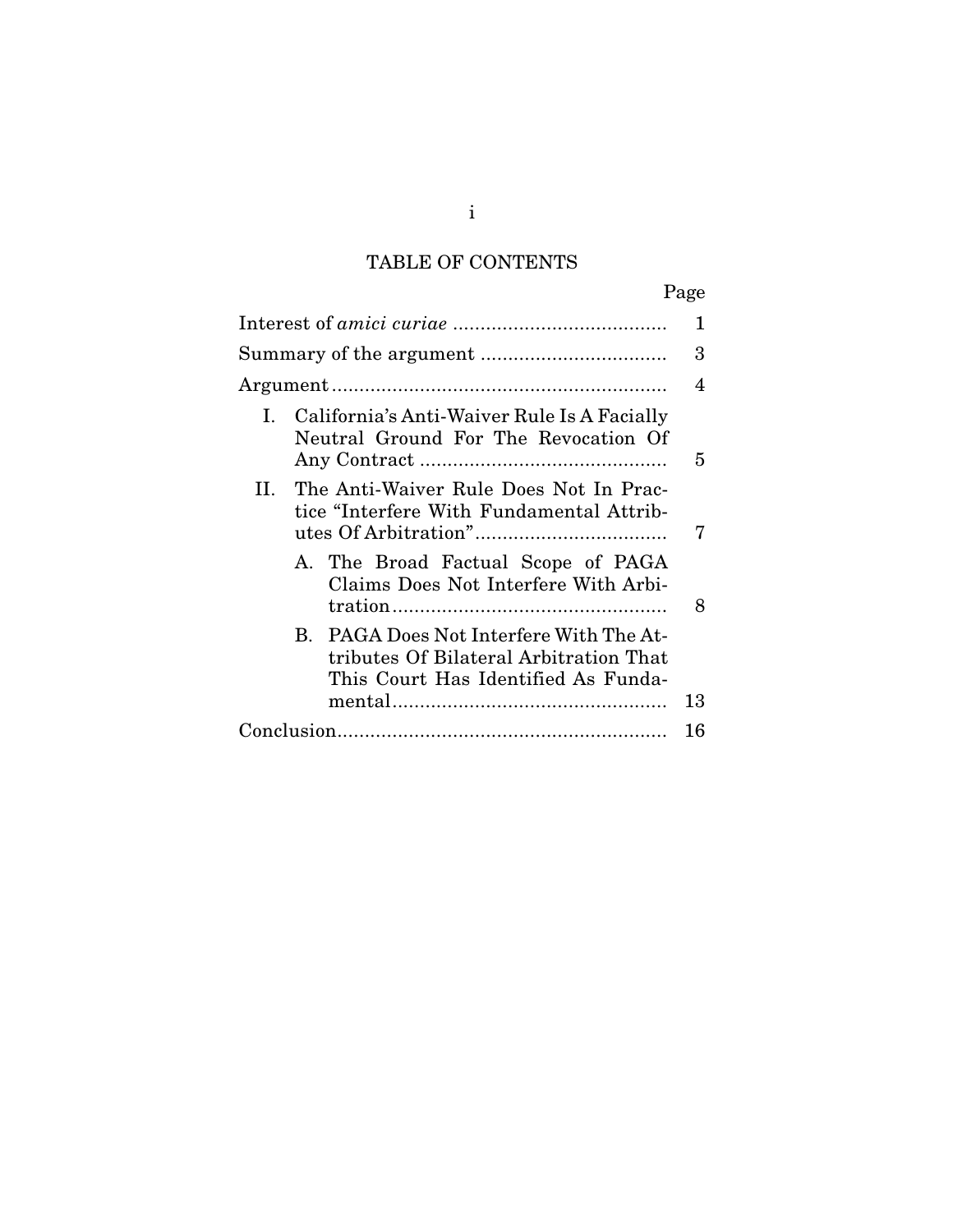# TABLE OF AUTHORITIES

# **CASES**

| AT&T v. Concepcion, 563 U.S. 333 (2011)passim                                     |
|-----------------------------------------------------------------------------------|
| Allied-Bruce Terminix Cos. v. Dobson, 513 U.S.                                    |
| American Express Inc. v. McMahon, 482 U.S. 220                                    |
| American Pipe & Constr. Co. v. Utah, 414 U.S.                                     |
| Chavez v. Charter Commc'ns, LLC, 2021 WL<br>6496864 (C.D. Cal. Dec. 1, 2021)11    |
| Devlin v. Scardelletti, 536 U.S. 1 (2002) 13, 14                                  |
| Epic Sys. Corp. v. Lewis, 138 S. Ct. 1612 (2018)  passim                          |
| Feltzs v. Cox Commc'ns Cal., LLC, 2021 WL<br>4947306 (C.D. Cal. Oct. 21, 2021) 11 |
| Gilmer v. Interstate/Johnson Lane Corp., 500                                      |
| Goro v. Flowers, 2021 WL 5761694 (C.D. Cal.                                       |
| Grannis v. Superior Court of S.F., 146 Cal. 245                                   |
| Iskanian v. CLS Transp. L.A., LLC, 59 Cal. 4th                                    |
| Kindred Nursing Centers L. P. v. Clark, 137                                       |
| Magadia v. Wal-Mart Assocs., 999 F.3d 668 (9th                                    |
|                                                                                   |

ii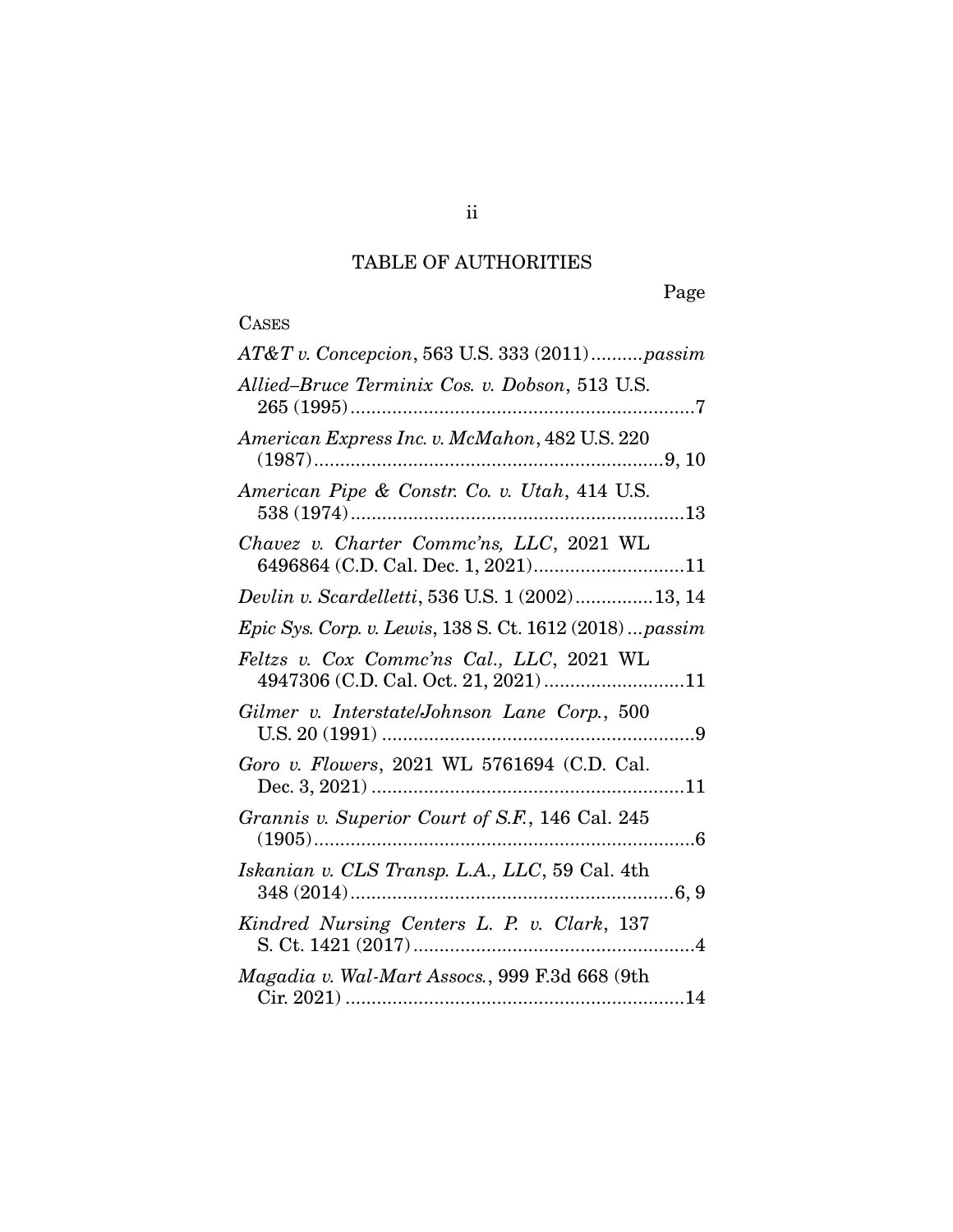## TABLE OF AUTHORITIES – Continued

| Mitsubishi Motors Corp. v. Soler Chrysler-<br>Plymouth, Inc., 473 U.S. 614 (1985) 10, 11        |  |
|-------------------------------------------------------------------------------------------------|--|
|                                                                                                 |  |
| Rodriguez de Quijas v. Shearson/American Ex-                                                    |  |
| Sakkab v. Luxottica Retail North America, Inc.,                                                 |  |
| Saucillo v. Peck, __ F. 4th __, 2022 WL 414692                                                  |  |
| Wesson v. Staples the Off. Superstore, LLC, 68<br>Cal. App. 5th 746 (2021), review denied (Dec. |  |

### **STATUTES**

| Fair Labor Standards Act, 29 U.S.C. § 216(b)14 |  |
|------------------------------------------------|--|
|                                                |  |
|                                                |  |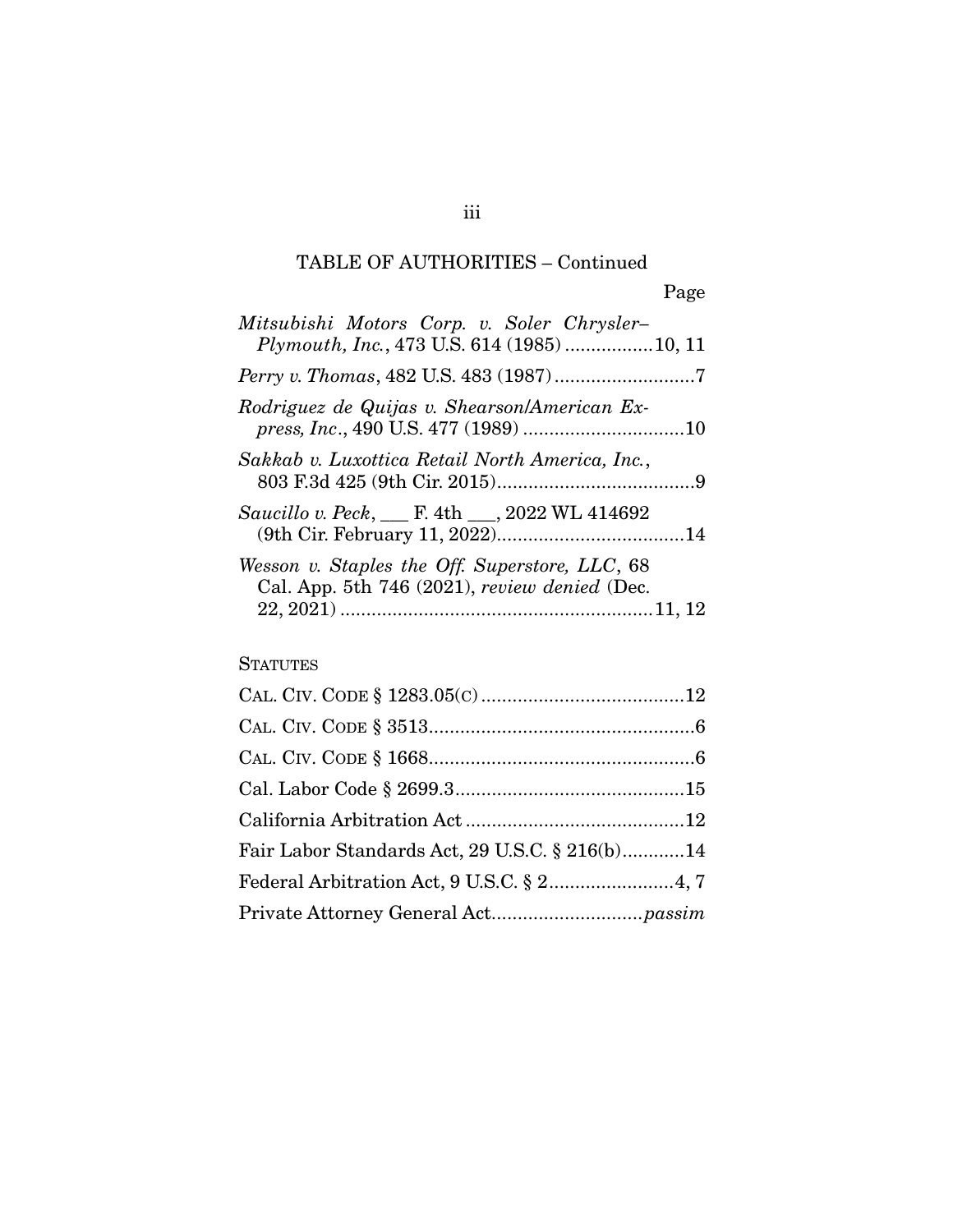## TABLE OF AUTHORITIES – Continued

iv

Page

## OTHER AUTHORITIES

| Janet Alexander, To Skin A Cat: Qui Tam Ac-   |  |
|-----------------------------------------------|--|
| tions As a State Legislative Response to Con- |  |
| cepcion, 46 U. MICH. J. OF LEG. REF. 1203     |  |
|                                               |  |
| Myriam Gilles & Gary Friedman, Unwaivable:    |  |
| Public Enforcement Claims and Mandatory       |  |
| Arbitration, 89 FORDHAM L. REV. 451 (2020)5   |  |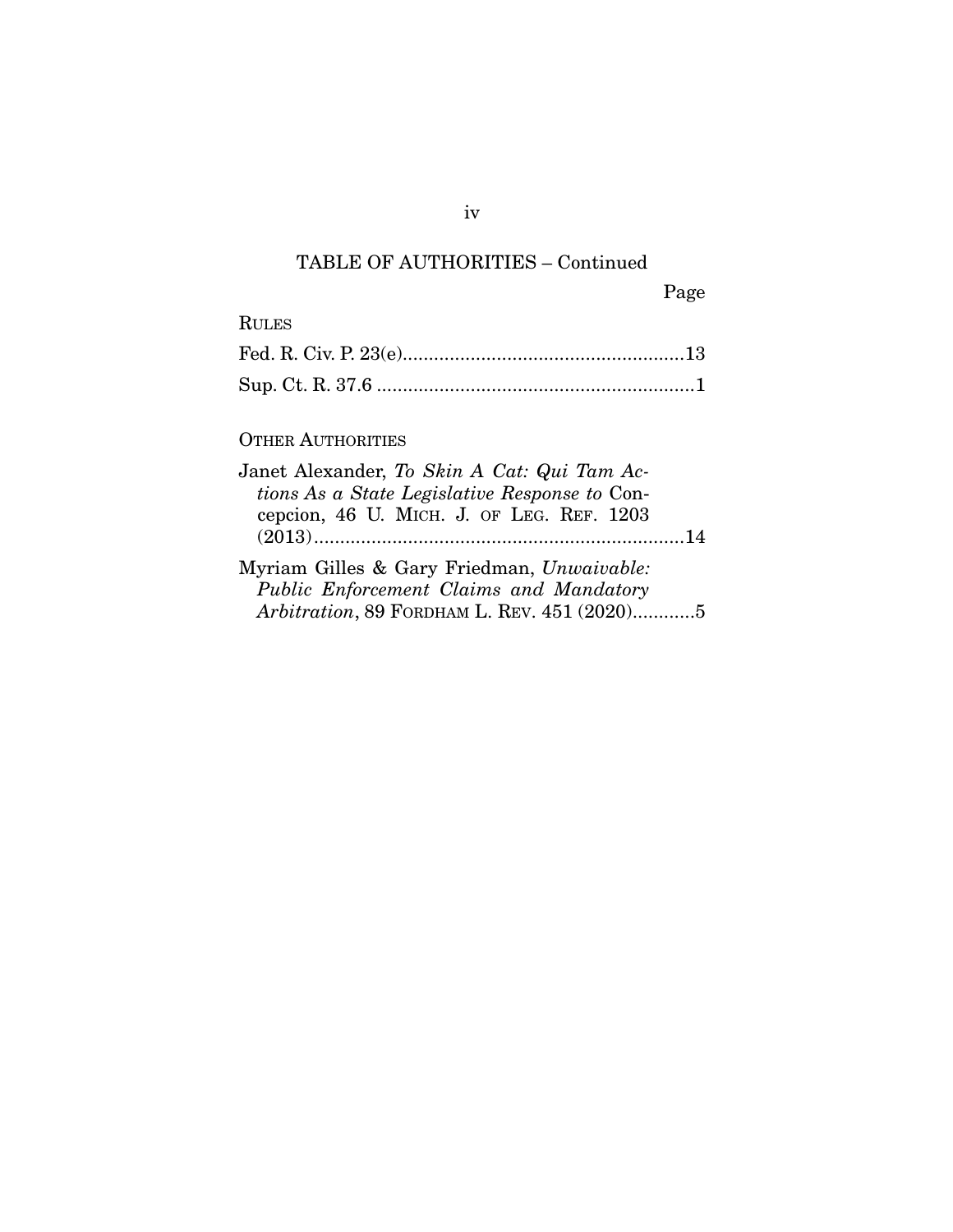1

No. 20-1573

--------------------------------- ♦ ---------------------------------

# In The Supreme Court of the United States

VIKING RIVER CRUISES, INC.,

--------------------------------- ♦ ---------------------------------

Petitioner,

v.

ANGIE MORIANA,

Respondent.

**On Writ Of Certiorari To The California Court Of Appeal** 

 $\overbrace{\hspace{2.5cm}... \hspace{2.7cm}}$ 

--------------------------------- ♦ ---------------------------------

**BRIEF OF CIVIL PROCEDURE AND ARBITRATION LAW PROFESSORS AS**  *AMICI CURIAE* **IN SUPPORT OF RESPONDENT** 

#### **INTEREST OF** *AMICI CURIAE*<sup>1</sup>

--------------------------------- ♦ ---------------------------------

Amici curiae are a group of law professors with extensive experience teaching and writing about

<sup>1</sup> Pursuant to S. Ct. Rule 37.6, counsel for all parties have consented to the filing of this brief. No counsel for a party authored this brief in whole or in part and no person or entity other than amicus, its members, or counsel made a monetary contribution to its preparation or submission, except for printing costs that were paid by the Impact Fund.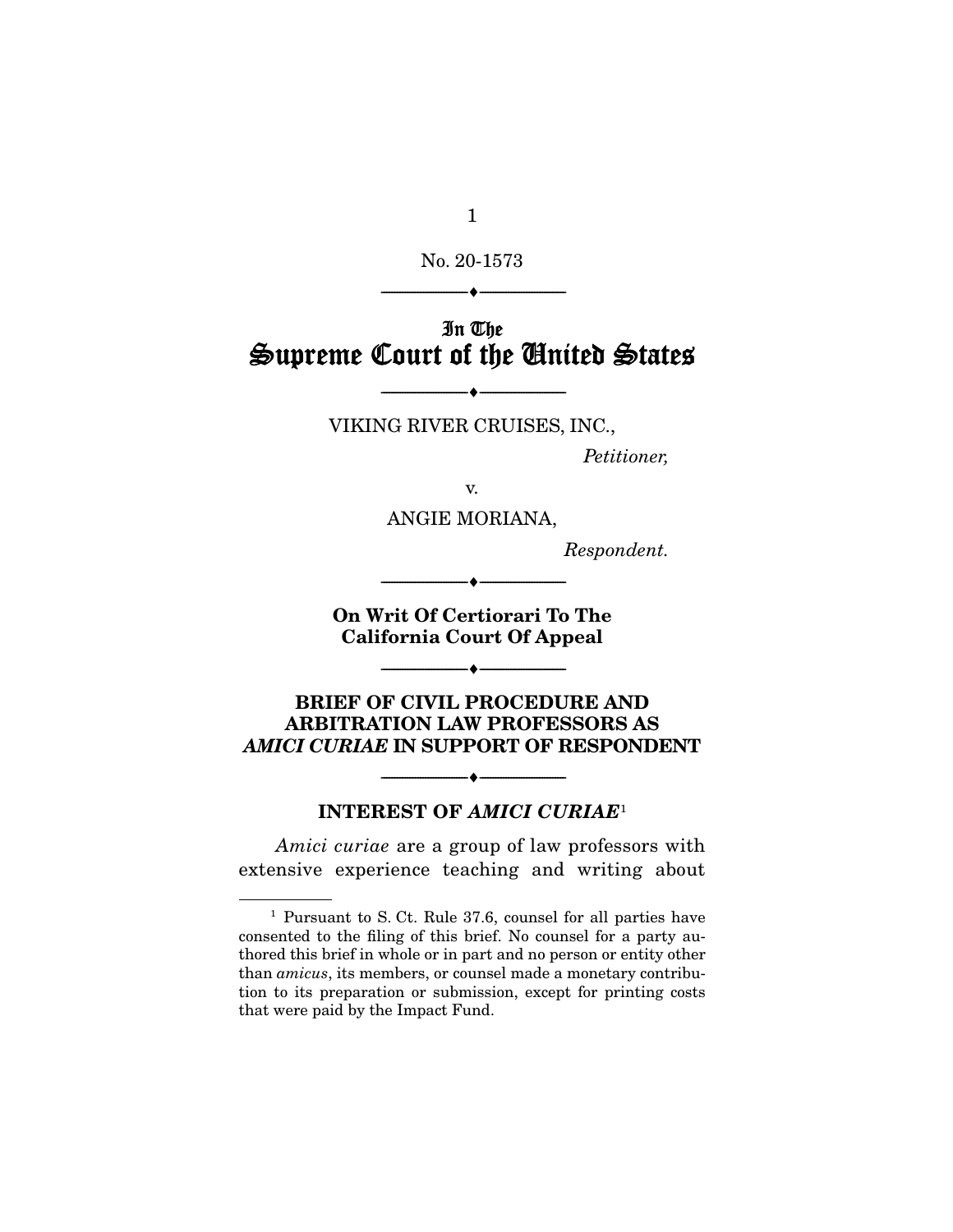arbitration, civil procedure, and related fields. Based on that experience, amici proffer this brief to help inform the Court's consideration of whether the FAA preempts the California rule against waiver of claims under that state's Private Attorney General Act. Amici, as proceduralists, write to emphasize that what matters is whether the procedures involved in arbitrating a PAGA claim are inimical to the core attributes of arbitration. As amici discuss below, a PAGA claim is entirely bilateral and implicates none of the procedures that this Court has found inconsistent with the FAA in Concepcion.

Amici include:2

Janet Cooper Alexander Frederick I. Richman Professor of Law, Emerita Stanford Law School

Sergio J. Campos Professor of Law University of Miami School of Law

Zachary Clopton Professor of Law Northwestern Pritzker School of Law

Brooke D. Coleman Associate Dean of Research & Faculty Development and Professor of Law Seattle University School of Law

<sup>2</sup> Institution names are provided for purposes of identification only. The views expressed in this brief do not reflect the views of the institutions with which amici are affiliated.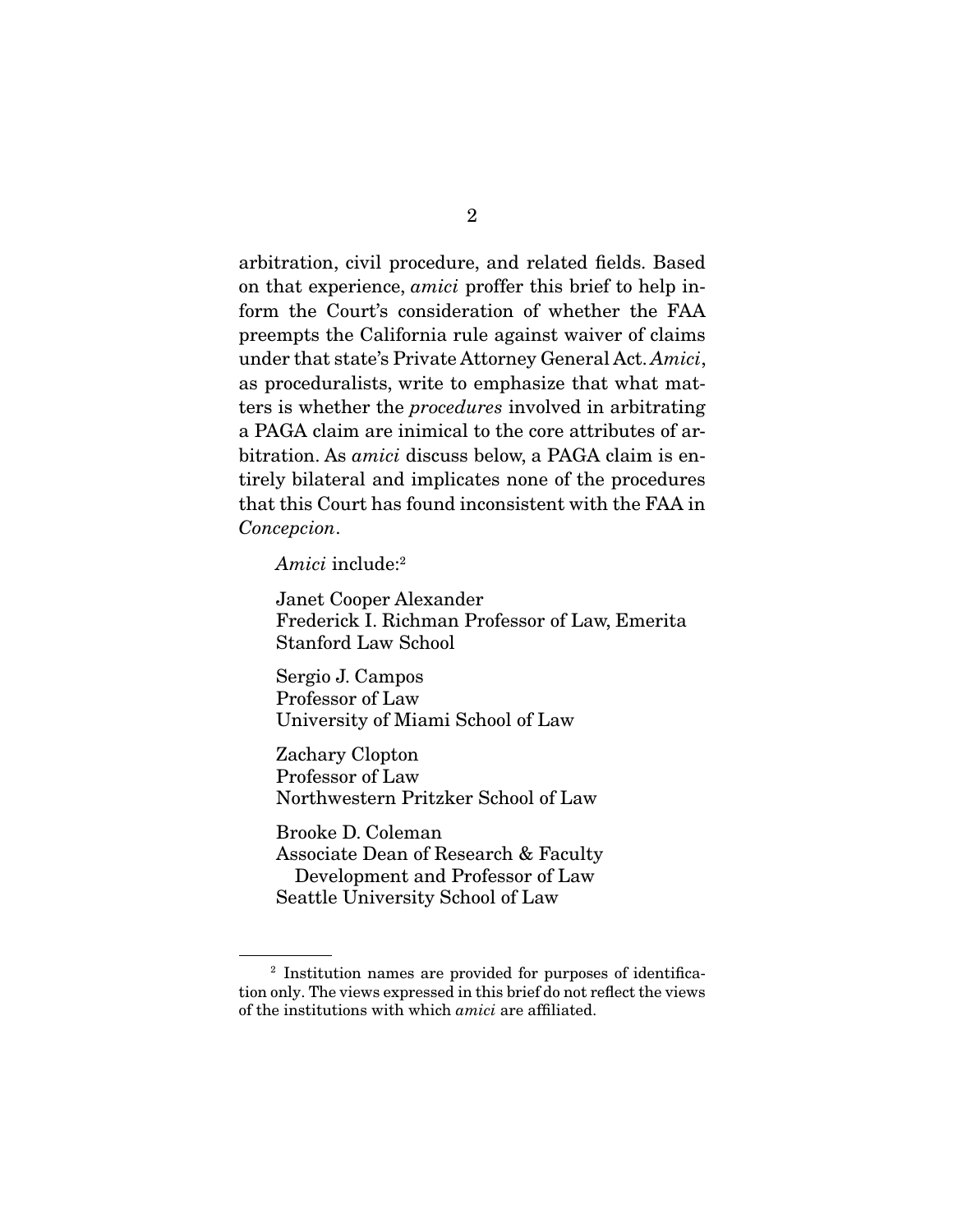Richard H. Frankel Professor of Law Associate Dean for Experiential Learning Drexel University, Kline School of Law

David Horton Martin Luther King Jr. Professor of Law University of California at Davis School of Law

Suzette Malveaux Moses Lasky Professor of Law University of Colorado Law School

Judith Resnik Arthur Liman Professor of Law Yale Law School

Katherine V.W. Stone Arjay and Frances Miller Distinguished Professor of Law, Emerita UCLA School of Law

Adam Zimmerman Professor of Law and Gerald Rosen Fellow Loyola Law School—Los Angeles

#### **SUMMARY OF THE ARGUMENT**

 $- \bullet -$ 

 California's rule providing that PAGA claims are not waivable in employment contracts reflects a general principle of long-established state contract law that does not discriminate against arbitration on its face. In practice, moreover, the arbitral forum can well accommodate PAGA claims in a manner that is consistent with this Court's understanding of arbitration.

3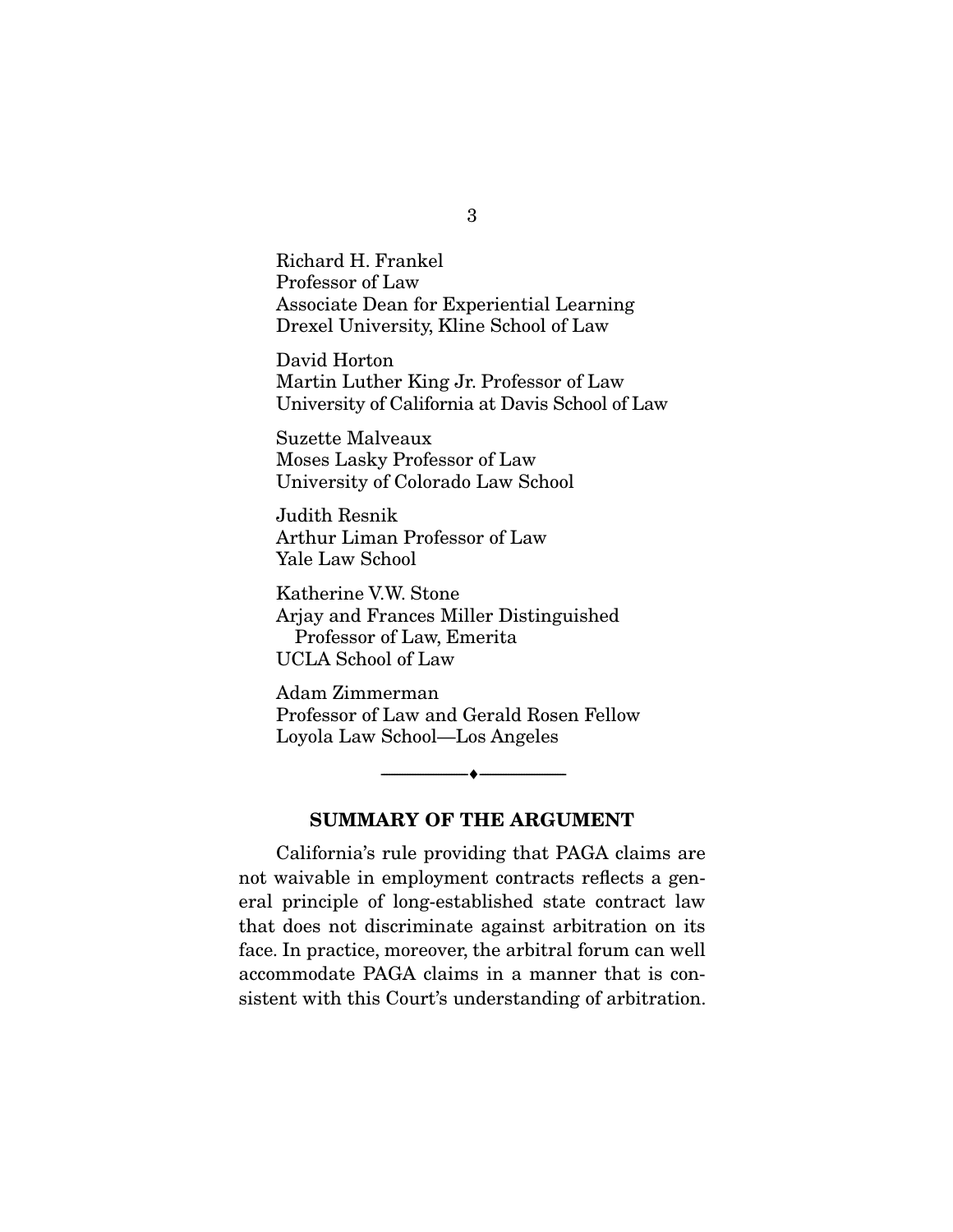If the complexity of a given PAGA claim threatens to render the proceeding unmanageable, the arbitrator has the power under California law to trim the action as needed, including the power to dismiss claims. Because PAGA claims require none of the procedures that this Court held incompatible with arbitration in Concepcion and Epic, the California rule precluding waiver of PAGA claims does not interfere with the core attributes of arbitration and is not preempted by the FAA.

#### **ARGUMENT**

 $\overbrace{\hspace{2.5cm}}^{\bullet}$   $\overbrace{\hspace{2.5cm}}^{\bullet}$ 

 Section 2 of the Federal Arbitration Act ("FAA") provides that agreements to arbitrate "shall be valid, irrevocable, and enforceable, save upon such grounds as exist at law or in equity for the revocation of any contract." 9 U.S.C. § 2. Under this latter clause, generally referred to as the "saving clause," courts may deny enforcement of arbitration agreements based upon any legal or equitable grounds that would support refusing to enforce "any contract."

 This Court has interpreted the saving clause to encompass only contractual defenses that apply equally to arbitration contracts as they do to other agreements. See, e.g., Epic Sys. Corp. v. Lewis, 138 S. Ct. 1612, 1622 (2018) (by "recogniz[ing] only defenses that apply to 'any' contract[,] . . . the clause establishes a sort of 'equal-treatment' rule for arbitration contracts") (quoting Kindred Nursing Centers L. P. v. Clark, 137 S. Ct. 1421, 1426 (2017)). The saving clause, under this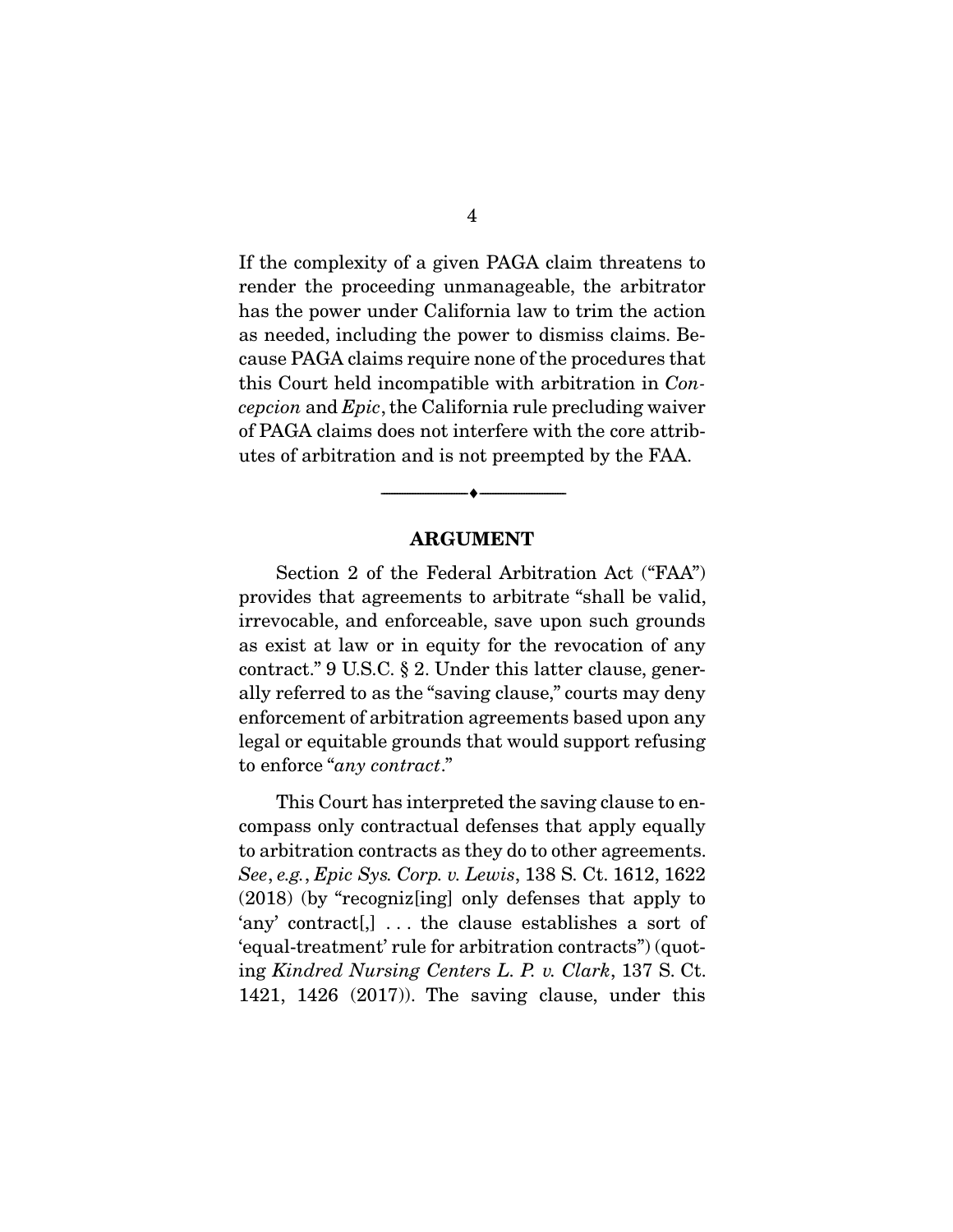Court's jurisprudence, "offers no refuge for 'defenses that apply only to arbitration or that derive their meaning from the fact that an agreement to arbitrate is at issue.'"  $Epic Sys.$ , 138 S. Ct. at 1622 (quoting  $AT&T$  v. Concepcion, 563 U.S. 333, 339 (2011)). Moreover, "the saving clause does not save defenses that target arbitration either by name or by more subtle methods, such as by 'interfer[ing] with fundamental attributes of arbitration.'"  $Epic Sys.$ , 138 S. Ct. at 1622 (quoting Concepcion, 563 U.S. at 344).

 In this case, California's rule providing that claims under its Private Attorney General Act ("PAGA") are not waivable in employment contracts (the "Anti-Waiver" rule) reflects a general principle of longestablished state contract law. See Myriam Gilles & Gary Friedman, Unwaivable: Public Enforcement Claims and Mandatory Arbitration, 89 FORDHAM L. REV. 451 (2020) (tracing the 19th century origins of California's anti-waiver and anti-exculpation laws). Because the Anti-Waiver rule neither discriminates against arbitration on its face nor interferes with fundamental attributes of arbitration, it is consistent with the equaltreatment requirement imposed by the saving clause and is not preempted by the FAA.

### **I. California's Anti-Waiver Rule Is A Facially Neutral Ground For The Revocation Of Any Contract**

 California law bars enforcement of contractual waivers of the right to bring claims seeking to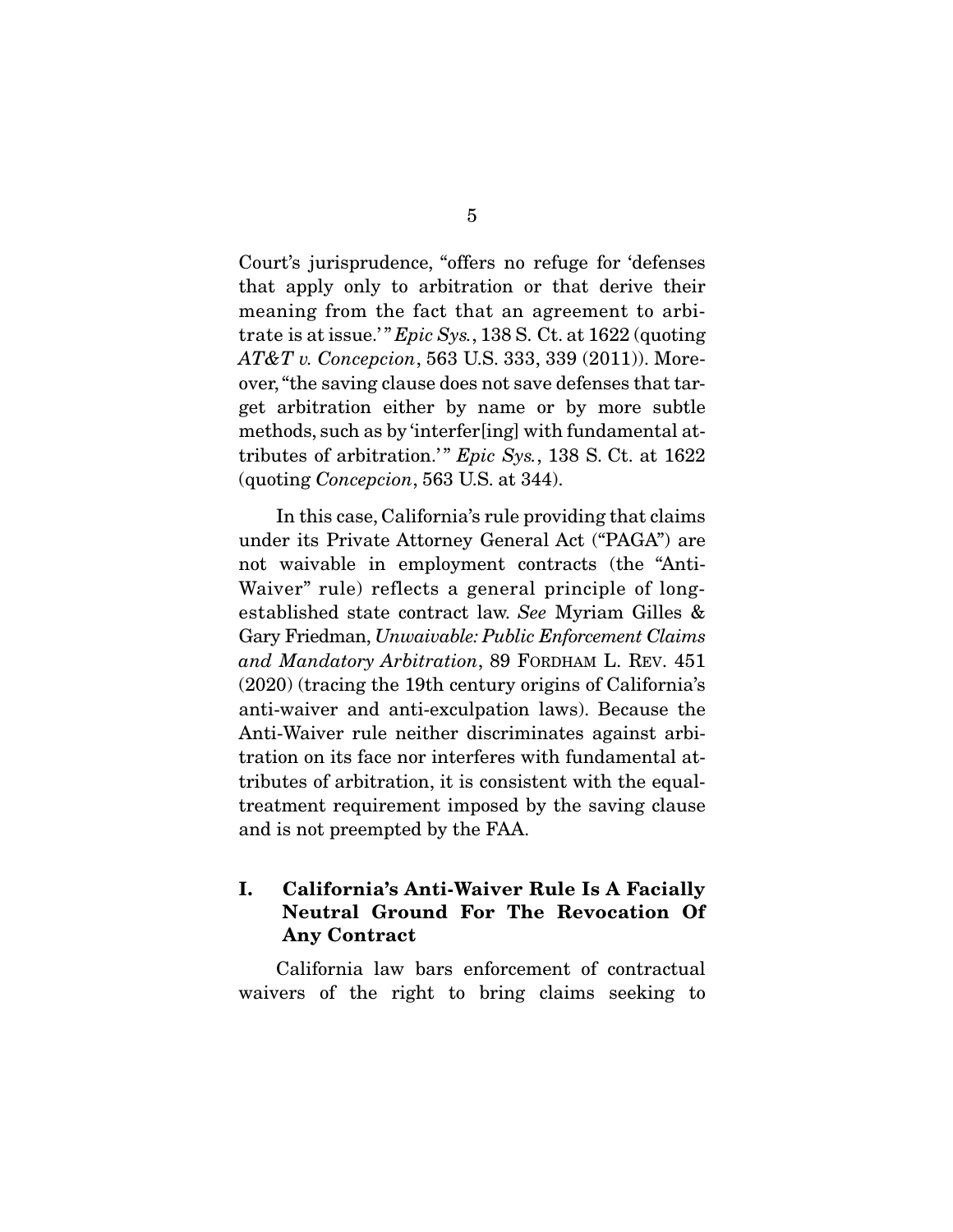vindicate public interests, such as PAGA claims. This Anti-Waiver rule stems from an 1872 statute, where the California legislature provided that "[a]ny one may waive the advantage of a law intended solely for his benefit. But a law established for a public reason cannot be contravened by a private agreement." CAL. CIV. CODE § 3513.3 Under this principle, the California Supreme Court explained in 1905, "there can be no effectual waiver by the parties of any restriction established by law for the benefit of the public." Grannis v. Superior Court of S.F., 146 Cal. 245, 253 (1905). And that court applied the same Anti-Waiver rule in Iskanian v. CLS Transp. L.A., LLC, 59 Cal. 4th 348 (2014), to reach the "conclusion that an employee's right to bring a PAGA action is unwaivable" under California law. 59 Cal. 4th at 383.

 On its face, California's rule providing that PAGA claims are not waivable in employment contracts is a general principle of state contract law applicable both to arbitration agreements and to other contracts. The Anti-Waiver rule, in other words, is facially neutral. The employee may not waive the right to bring a PAGA claim in court or in arbitration. The rule, which predates the FAA by some 50 years, does not "derive [its]

<sup>3</sup> Civil Code Section 3513 is often cited in tandem with another law from the 1872 legislative session, California Civil Code section 1668, which states: "All contracts which have for their object, directly or indirectly, to exempt anyone from responsibility for his own fraud, or willful injury to the person or property of another, or violation of law, whether willful or negligent, are against the policy of the law." See Iskanian, 59 Cal. 4th at 382 (citing both statutes together).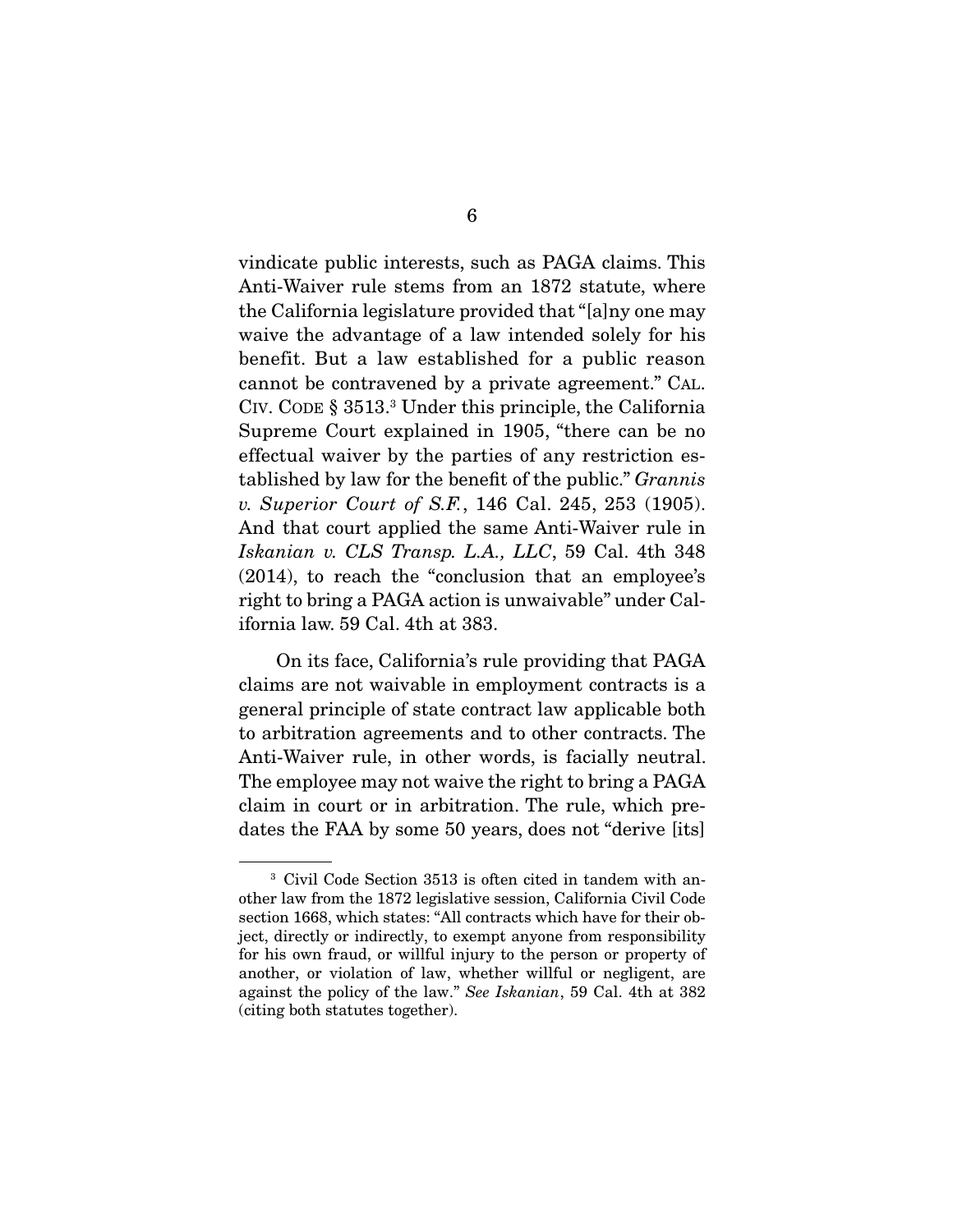meaning from the fact that an agreement to arbitrate is at issue," Epic Sys., 138 S. Ct. at 1622, nor does it place arbitration agreements on an "unequal 'footing' " with other contracts. Allied–Bruce Terminix Cos. v. Dobson, 513 U.S. 265, 281 (1995). By providing evenhandedly that an employment agreement may not require employees to waive the right to bring PAGA actions, in whatever forum, the Anti-Waiver rule falls well within the principle that the FAA does not preempt state laws concerning the "enforceability of contracts generally." Perry v. Thomas, 482 U.S. 483, 492 n.9 (1987); see also 9 U.S.C. § 2.

 But that hardly ends the inquiry. The equal treatment principle further seeks to ensure that the state law policy does not obstruct the purposes of the FAA "by more subtle methods, such as by 'interfer[ing] with fundamental attributes of arbitration.'"  $Epic Sys.$ , 138 S. Ct. at 1622. As detailed below, California's Anti-Waiver rule in no way interferes with the fundamental attributes of arbitration.

### **II. The Anti-Waiver Rule Does Not In Practice "Interfere With Fundamental Attributes Of Arbitration"**

 Where a putative waiver of the right to bring a PAGA claim is accompanied by an agreement to arbitrate all claims, the Anti-Waiver rule effectively compels arbitration of the PAGA claim. If arbitration of a PAGA claim would by necessity interfere with fundamental attributes of arbitration, the California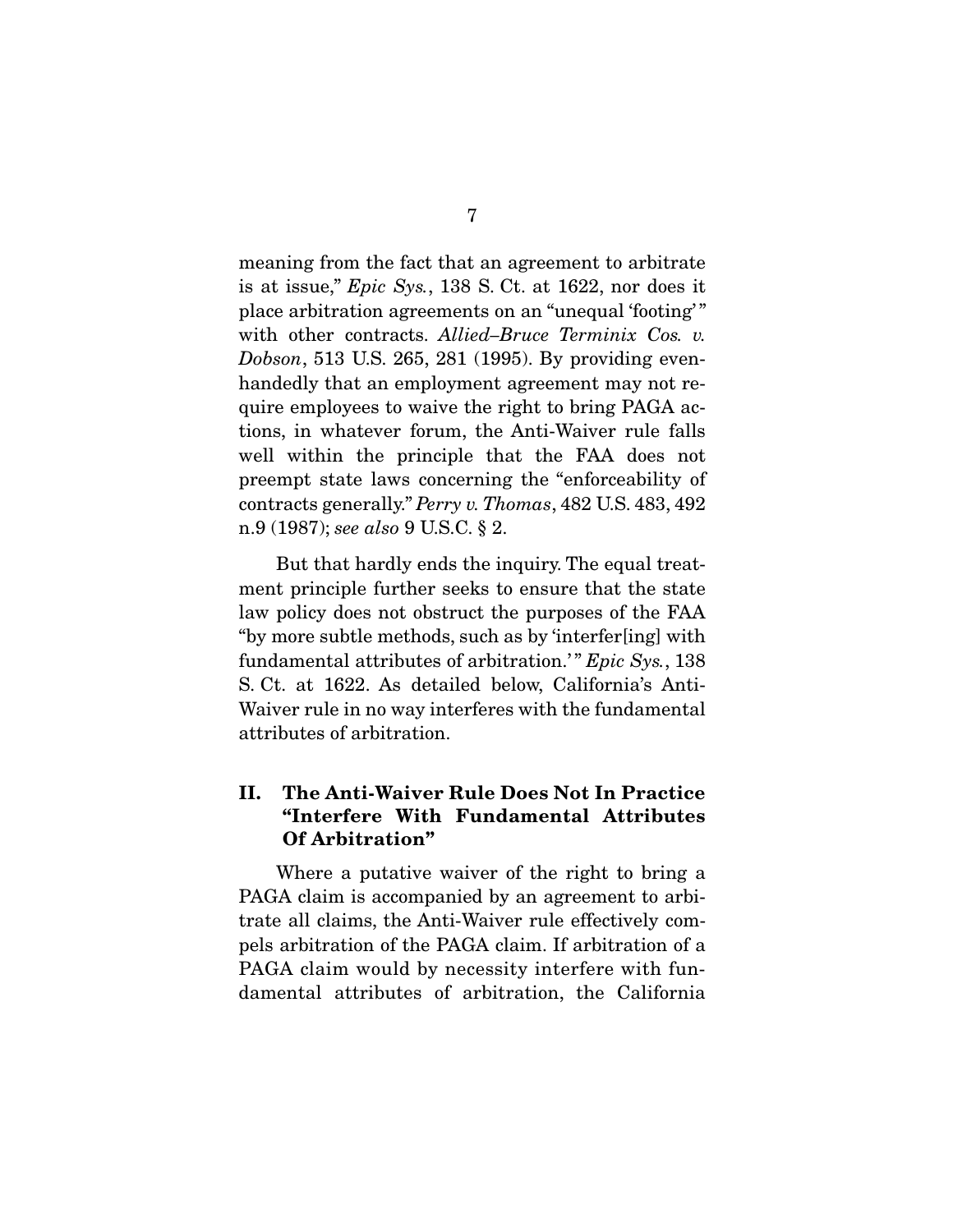Anti-Waiver rule would for that reason run afoul of the equal treatment principle of the saving clause, and would risk preemption under this Court's decision in Concepcion.

 As shown below, however, the arbitral forum can well accommodate PAGA claims without sacrificing any of the attributes of arbitration that this Court has identified as fundamental. Arbitrators can and regularly do hear factually complicated actions, using informal procedures and (presumably) resolving claims more quickly than their judicial counterparts. And if the complexity of a given PAGA claim threatens to render the proceeding unmanageable, California law gives judges and arbitrators tools to trim the action as warranted. Finally, PAGA claims require none of the procedures that this Court held incompatible with arbitration in Concepcion and Epic.

### **A. The Broad Factual Scope of PAGA Claims Does Not Interfere With Arbitration**

 The core of the preemption argument in this case is that the broad factual scope of PAGA claims is irreconcilable with the FAA's goal of promoting the speedy, informal and inexpensive resolution of disputes. Thus, Petitioner argues that the resolution of PAGA "claims would require an arbitrator to undertake factual and legal assessments for hundreds of absent employees employed in different capacities, paid on different scales, and subject to different policies—and to do so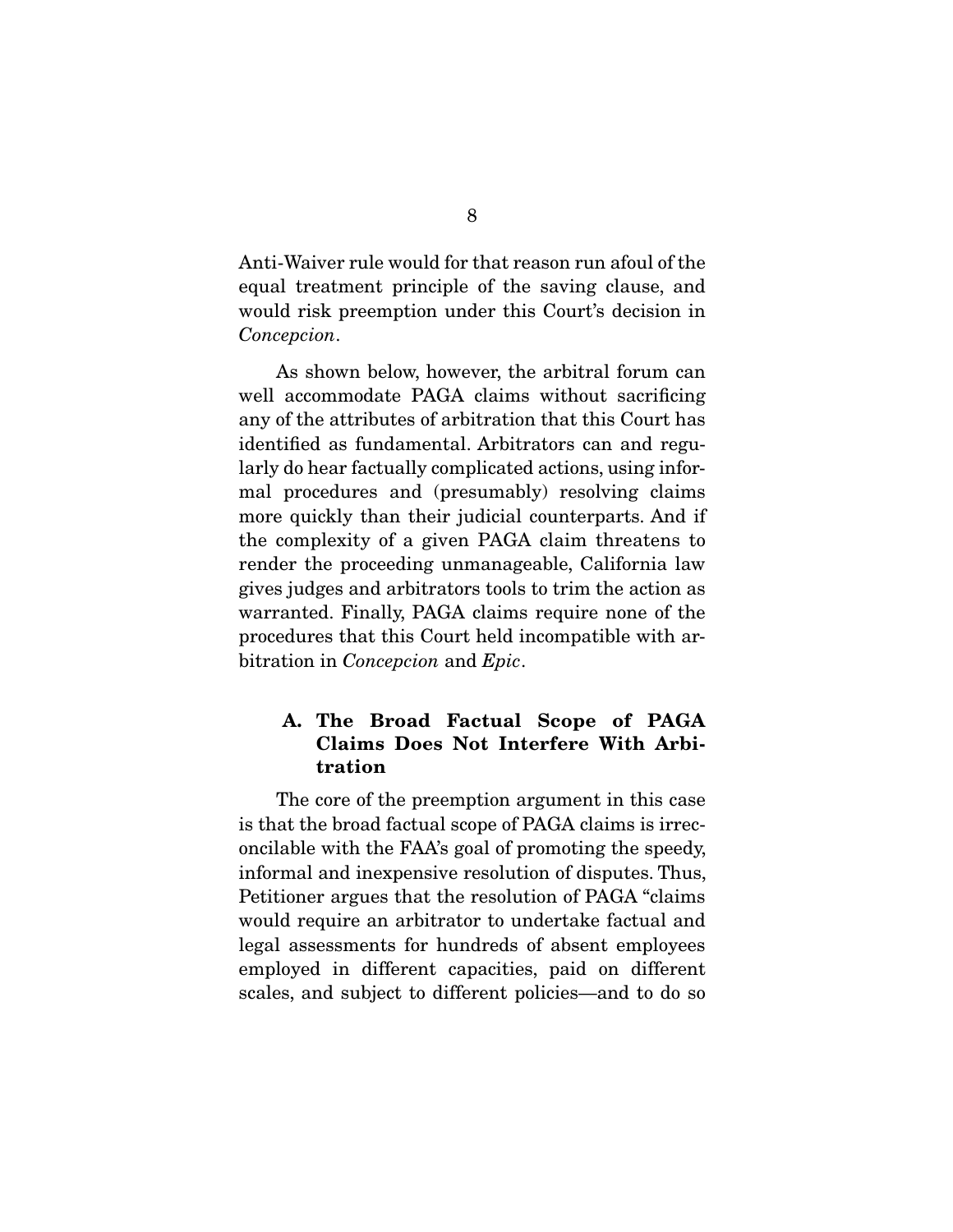for every alleged Labor Code violation and every pay period. Such unwieldy and outsized inquiries would plainly eliminate the 'lower costs' and 'greater efficiency and speed' that the parties chose individualized arbitration to ensure." Pet. Br. at 27. See also id. at 24 ("by allowing a plaintiff aggrieved by one violation to pursue relief for other violations that did not affect her personally, [PAGA] greatly expand[s] the potential scope of the action"); id. at 26 ("the Iskanian rule vastly expands the scope of employment disputes").

 Arguments based on the potentially sprawling complexity of PAGA claims are misplaced, for two reasons. First, arbitrators tackle complex factual cases every day. Even if " 'representative PAGA actions take longer or cost more to arbitrate than other types of claims, the same could be said of any complex or factintensive claim,' such as antitrust claims." Sakkab v. Luxottica Retail North America, Inc., 803 F.3d 425, 438 (9th Cir. 2015). Viking would distinguish antitrust and other complex cases on the grounds that these claims are "inherently complicated," whereas PAGA claims are made complicated because they implicate evidence about nonparties. Pet. Br. at 28. But that distinction fails to account for the fact that many perfectly arbitrable cases implicate evidence about nonparties. Civil RICO cases are arbitrable, even though the plaintiff must show a pattern of independently illegal racketeering activities. See Shearson/American Express Inc. v. McMahon, 482 U.S. 220 (1987). Workplace civil rights cases are arbitrable, see, e.g., Gilmer v. Interstate/ Johnson Lane Corp., 500 U.S. 20, 26 (1991), even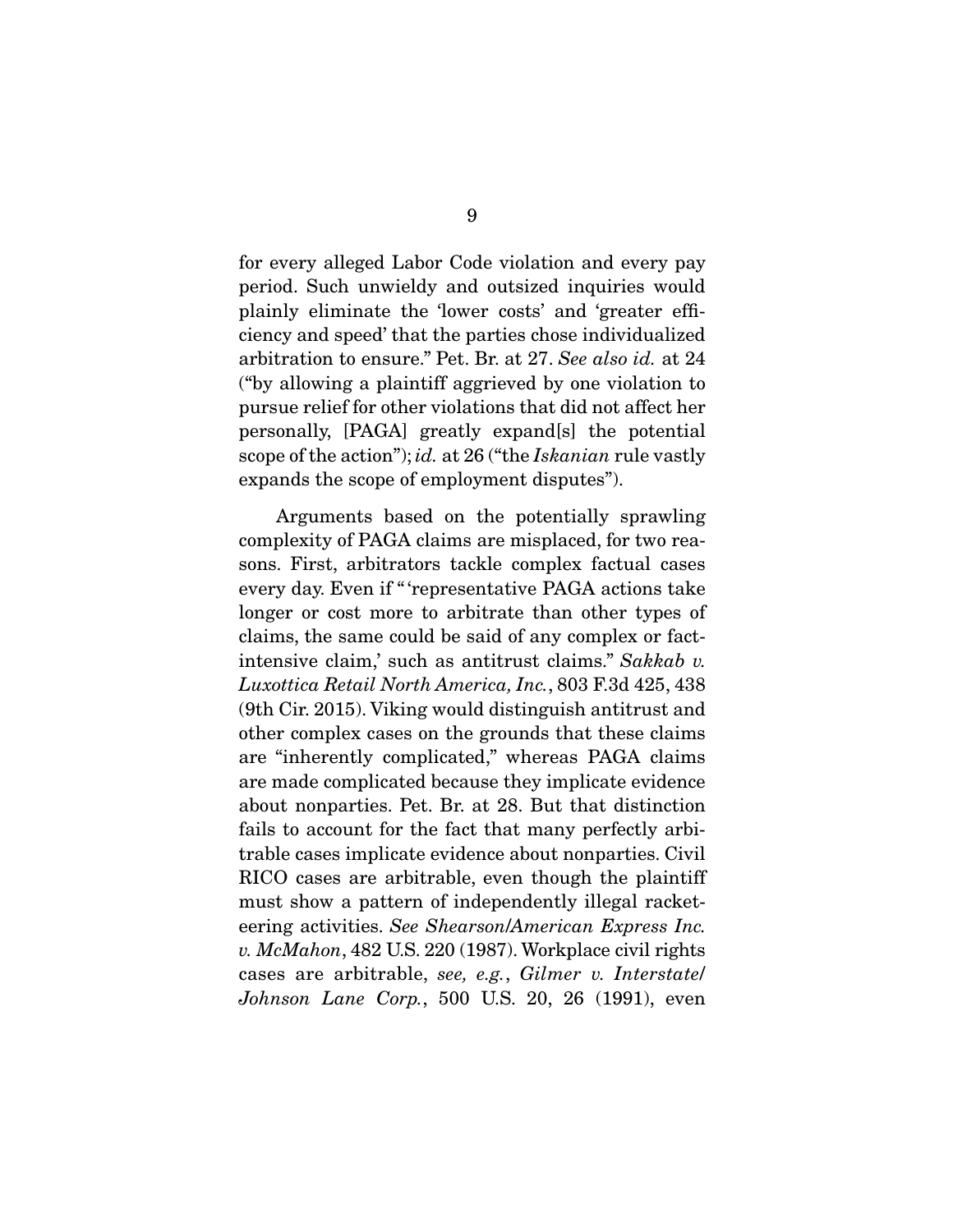though a plaintiff pursuing a disparate impact theory, or a hostile work environment claim, must adduce a great deal of evidence regarding nonparties.

 More generally, this Court has repeatedly recognized that complex legal claims requiring wideranging evidence may appropriately be subject to arbitration. In Mitsubishi Motors Corp. v. Soler Chrysler– Plymouth, Inc., 473 U.S. 614 (1985), this Court rejected lower court case law holding that "antitrust issues, prone to complication, require sophisticated legal and economic analysis, and thus are ill-adapted to strengths of the arbitral process." 473 U.S. at 632 (internal quotation omitted). The Court instead held that antitrust claims are arbitrable, cautioning that "potential complexity should not suffice to ward off arbitration." Id. at 633. McMahon followed suit, taking note of Mitsubishi and reasoning that if "arbitral tribunals are readily capable of handling the factual and legal complexities of antitrust claims" they can likewise handle civil RICO claims. 482 U.S. at 232. See also id. at 239 ("the 'adaptability and access to expertise' characteristic of arbitration rebut[s] the view 'that an arbitral tribunal could not properly handle'" complex matters) (quoting Mitsubishi, 473 U.S. at 633-34). See also Rodriguez de Quijas v. Shearson/American Express, Inc., 490 U.S. 477 (1989) (claims under federal securities statutes are fully arbitrable).

 What all these cases recognize is that the complexity of the underlying claim does not make the informal procedures of arbitration inapt; indeed, streamlined, informal arbitration procedures can expedite the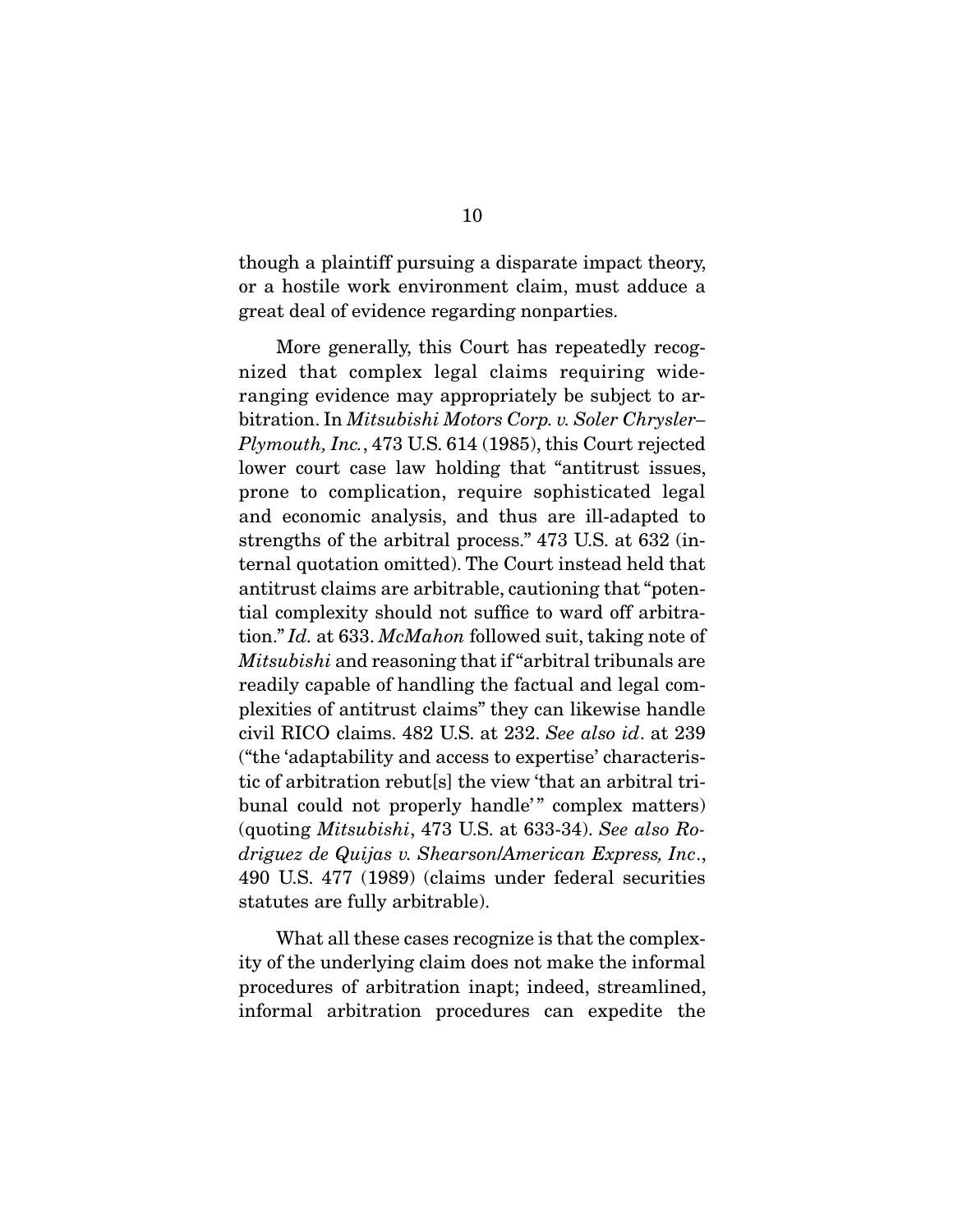resolution of factually complex cases. See, e.g., Mitsubishi, 473 U.S. at 633 ("streamlined proceedings and expeditious results" in arbitration may "best serve [parties'] needs" in complex antitrust case). See also Pet. Br. at 28 ("inherently complicated [claims] . . . will likely be less complicated and more streamlined in arbitration").

 The second reason why the potential breadth and factual complexity of PAGA claims do not undermine fundamental attributes of arbitration is that California courts and arbitrators have full authority to ensure that only manageable PAGA claims may proceed, and to strike any portions of a PAGA claim that cannot be rendered manageable. In Wesson v. Staples the Off. Superstore, LLC, 68 Cal. App. 5th 746 (2021), review denied (Dec. 22, 2021), the Court of Appeals concluded that PAGA claims are subject to a manageability requirement; the court held that courts have the authority to fully or partially "strike the claim, if necessary and that this authority is not inconsistent with PAGA's procedures and objectives, or with applicable precedent." Id. at 763. Other California courts have been quick to follow Wesson. See Goro v. Flowers, 2021 WL 5761694, at \*5 (C.D. Cal. Dec. 3, 2021) (under Wesson, the court "may strike a PAGA claim that cannot be rendered manageable") (quotations and brackets omitted); Chavez v. Charter Commc'ns, LLC, 2021 WL 6496864, at \*3 (C.D. Cal. Dec. 1, 2021) (striking plaintiff 's PAGA claims as unmanageable); Feltzs v. Cox Commc'ns Cal., LLC, 2021 WL 4947306, at \*4 (C.D. Cal. Oct. 21, 2021)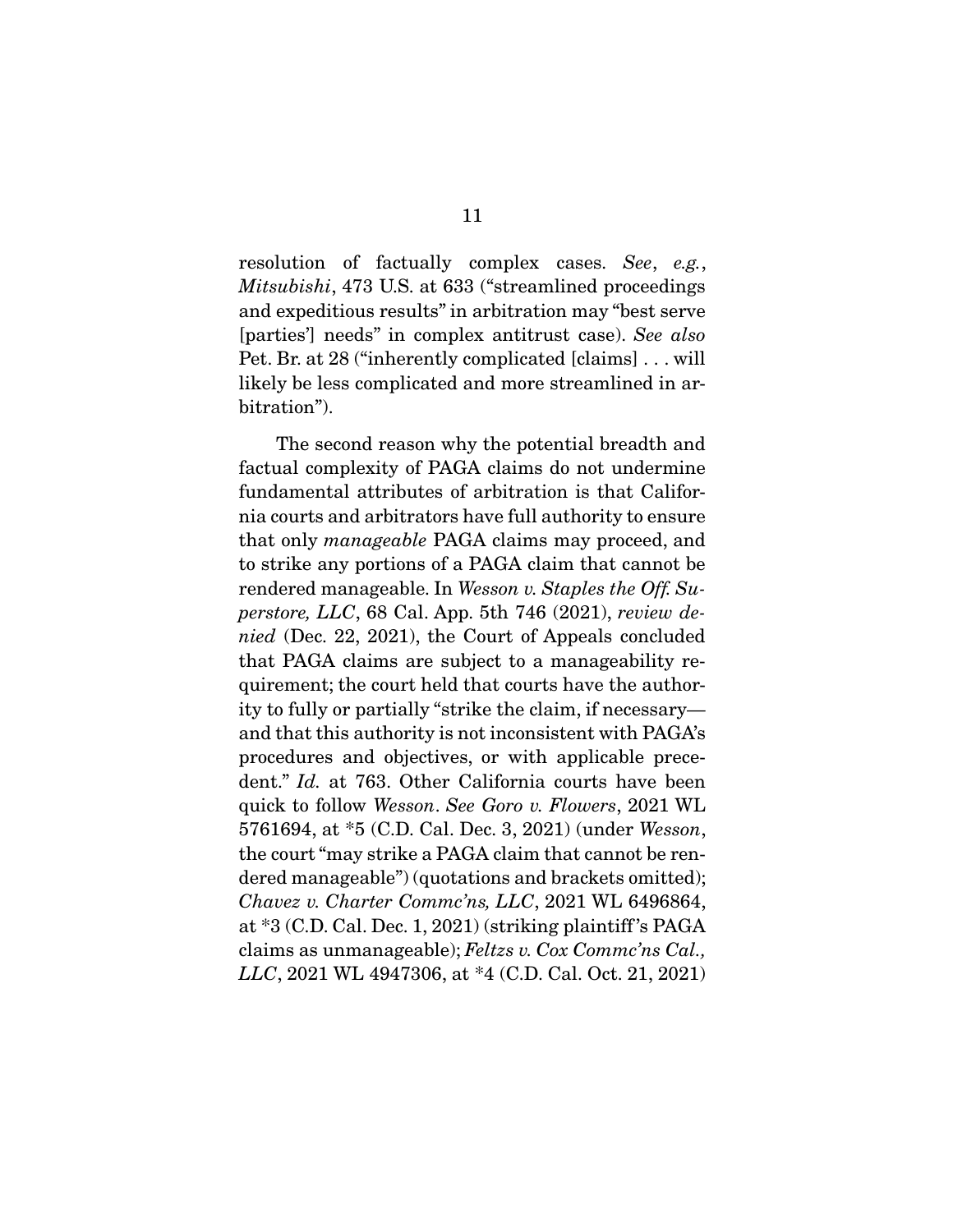(limiting the scope of PAGA claims under Wesson, but not striking them entirely).4

 In other words, California courts recognize that PAGA claims can sometimes present factual inquiries that are difficult to manage and, in response, they have developed doctrinal tools to trim back PAGA claims where necessary and ensure that only manageable claims may proceed. The specific parameters of this developing doctrine remain to be worked out—how unwieldy is too unwieldy? Is there a difference between what is manageable in court and what is manageable in arbitration? Presumably, these questions will be answered in time, as the traditional common-law process plays out. But there is no basis to pretermit the common-law process entirely and announce that PAGA claims may not proceed in arbitration, even where it

<sup>4</sup> California law is clear that arbitrators have the same authority as courts to strike or dismiss all or part of a claim. The California Arbitration Act provides that the arbitrator may "make such orders" as are "necessary or appropriate at any time or stage in the course of the arbitration, and such orders shall be as conclusive, final, and enforceable as an arbitration award on the merits." CAL. CIV. CODE § 1283.05(c). Specifically, the arbitrator is empowered to make "orders imposing such terms, conditions, consequences, liabilities, sanctions, and penalties" as he deems appropriate—a litany that plainly encompasses orders striking or partially dismissing a claim. That the arbitrator is empowered to strike all or part of a PAGA claim likewise follows from the Federal Arbitration Act. In their arbitration contract, the parties bargained that an arbitrator would apply the applicable law. If a PAGA claim would be subject to dismissal or partial dismissal in superior court, it must likewise be subject to dismissal in arbitration on the same bases.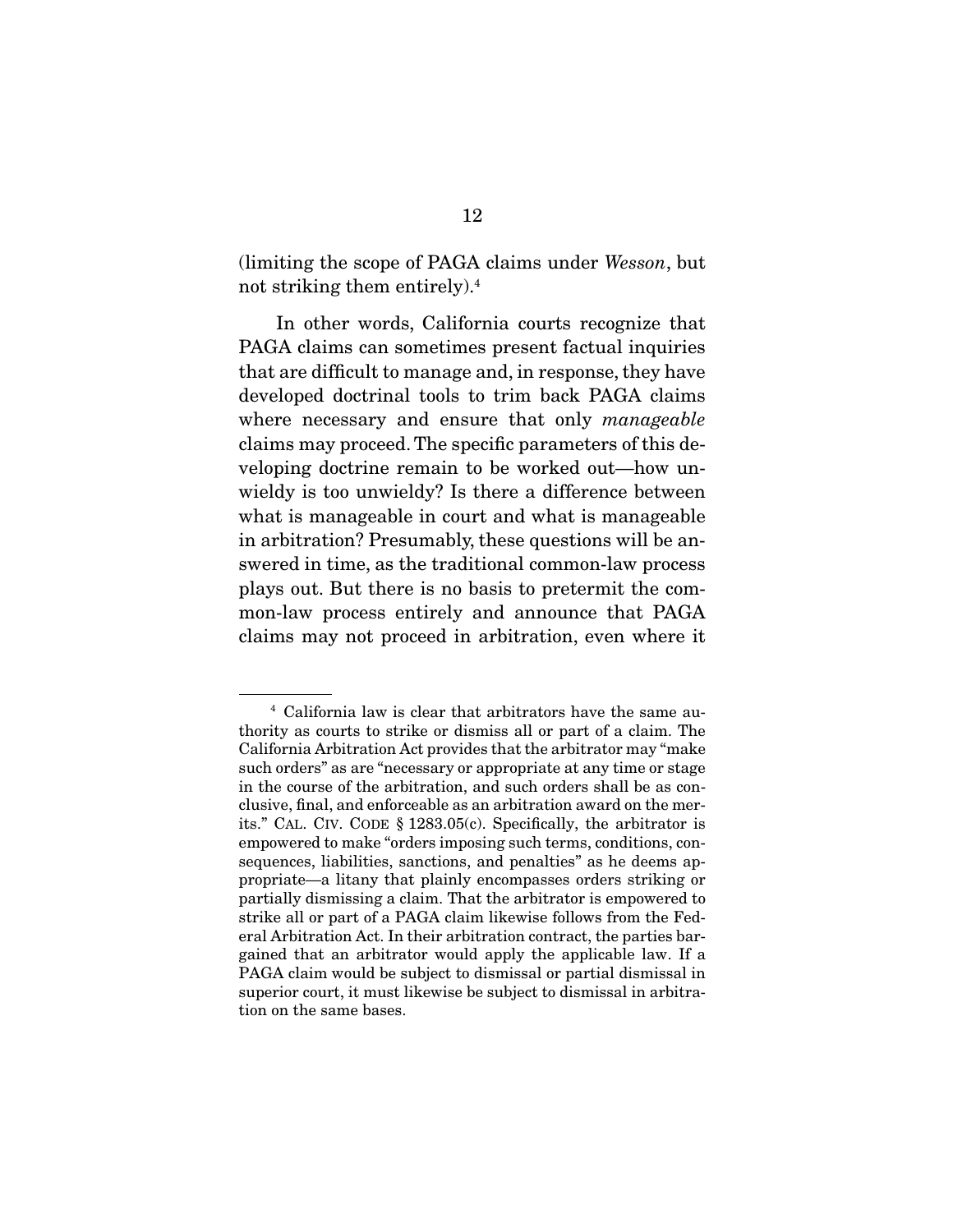would be entirely *manageable* to arbitrate the PAGA claim.

### **B. PAGA Does Not Interfere With The Attributes Of Bilateral Arbitration That This Court Has Identified As Fundamental**

 PAGA presents none of the features that led this Court to conclude that class and collective actions are irreconcilable with bilateral arbitration in Concepcion and Epic. Most significantly, class and collective actions are intrinsically multilateral, while PAGA is not.

 In class actions, absent class members are "parties" for multiple purposes. Devlin v. Scardelletti, 536 U.S. 1 (2002). Class members have broad rights to participate in the action including by receiving notice of class certification and electing whether to opt out, challenging the sufficiency of notice, objecting to settlements, and taking appeals from settlement approval. See id. at 9-10; see also Fed. R. Civ. P. 23(e). Class members are bound by a judgment and the pendency of the class case tolls their own time to file. Id. at 10, citing American Pipe & Constr. Co. v. Utah, 414 U.S. 538 (1974). And even where their participation is not guaranteed as a matter of right, absent class members hover over class action proceedings, and can seek intervention to protect their considerable interests as owners of the underlying claims. Collective actions are similar (with the obvious difference that class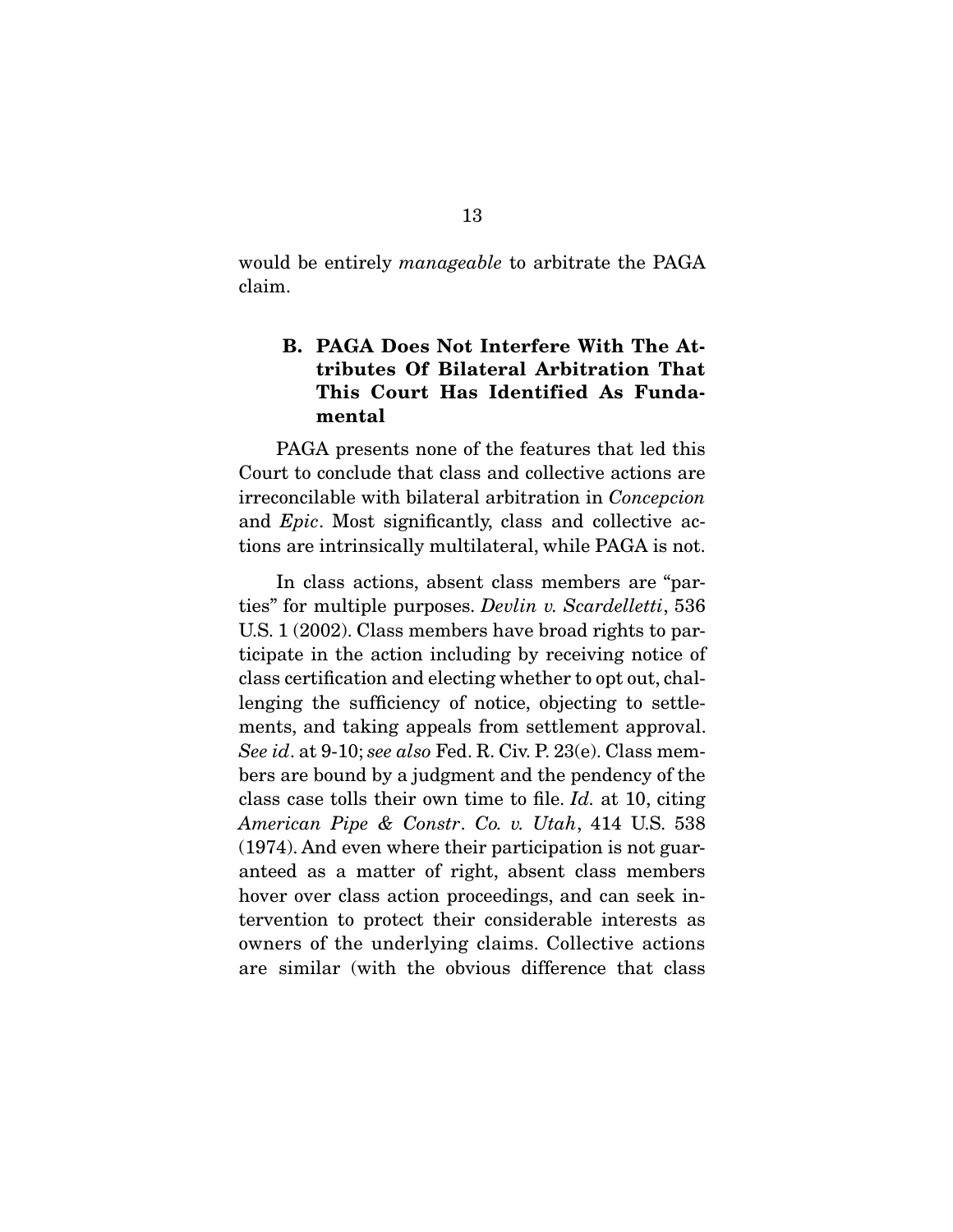members must opt in versus exercising an opt-out election). See Fair Labor Standards Act, 29 U.S.C. § 216(b).

 PAGA cases are different. Non-party employees have no role in a PAGA action. They are not "parties" in any of the multiple senses that class members are. See Devlin. They neither opt in (as in Epic) nor opt out (as in Concepcion). Their own individual claims against the employer, if any, are not extinguished by an adverse judgment. And, as a consequence, the nonparty employees have no right to receive notice of compromise, much less object. See Saucillo v. Peck, \_\_\_ F. 4th \_\_\_, 2022 WL 414692 (9th Cir. February 11, 2022) (aggrieved non-party employees have no standing to object to settlement of PAGA claim); see also Janet Alexander, To Skin A Cat: Qui Tam Actions As a State Legislative Response to Concepcion, 46 U. MICH. J. OF LEG. REF. 1203, 1227 (2013) ("Because PAGA actions do not adjudicate anyone's individual claims, they do not present the issues of notice, due process, and commonality that the Supreme Court considered beyond the ken of arbitrators.").

 PAGA cases, moreover, are bilateral. Here, only two parties have any right to participate in the arbitral process: claimant Angie Moriana and respondent Viking River Cruises. That is it. PAGA by its terms gives the State no authority to intervene into the PAGA action once it has been filed.<sup>5</sup> See Magadia v. Wal-Mart

<sup>&</sup>lt;sup>5</sup> Before filing a claim under PAGA, an aggrieved employee must provide the California Labor and Workforce Development Agency notice, and the agency may then either allow the employee to proceed or may "issue a citation" to the employer and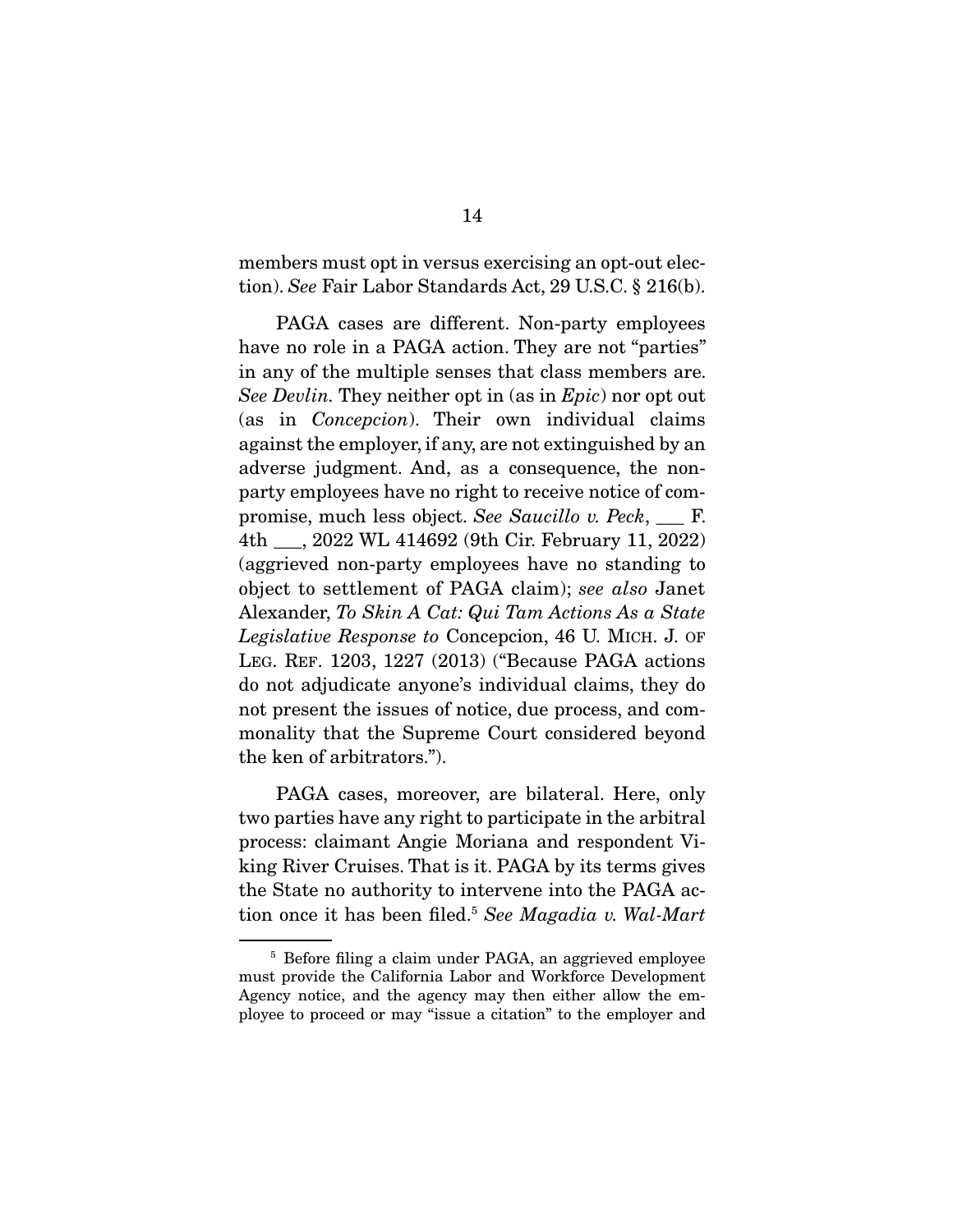Assocs., 999 F.3d 668, 677 (9th Cir. 2021) (once suit is filed, "the State has no authority under PAGA to intervene in a case brought by an aggrieved employee"). Neither the State nor any aggrieved non-party employees have any warrant to participate in the arbitration, or even hover as a potential intervenor.

 Because PAGA actions involve only two parties, they are bilateral—irrespective of whether they also vindicate public interests, or the interests of other employees in addition to those of the named plaintiff. In some instances, vindication may inure beyond the immediate parties, but that subsequent effect does not alter the structure of the arbitration. Under this Court's interpretation of the FAA, what matters is how the arbitration of the PAGA claim will be conducted, and whether that process is consistent with the attributes of bilateral arbitration that this Court understands to be required by the FAA.

 These distinctions, between PAGA on the one hand and class and collective actions on the other, are dispositive. The underlying premise of Concepcion is that the arbitral forum is ill-suited to class-action procedures, in several ways. The exacting requirements of class certification and settlement approval, this Court held, conflict with a core arbitral attribute of informality. Likewise, in the Court's view, providing notice to interested class members and conducting proceedings

investigate on its own. Cal. Labor Code § 2699.3. If the LWDA does not issue a citation within a specified time, the employee may sue. Id.